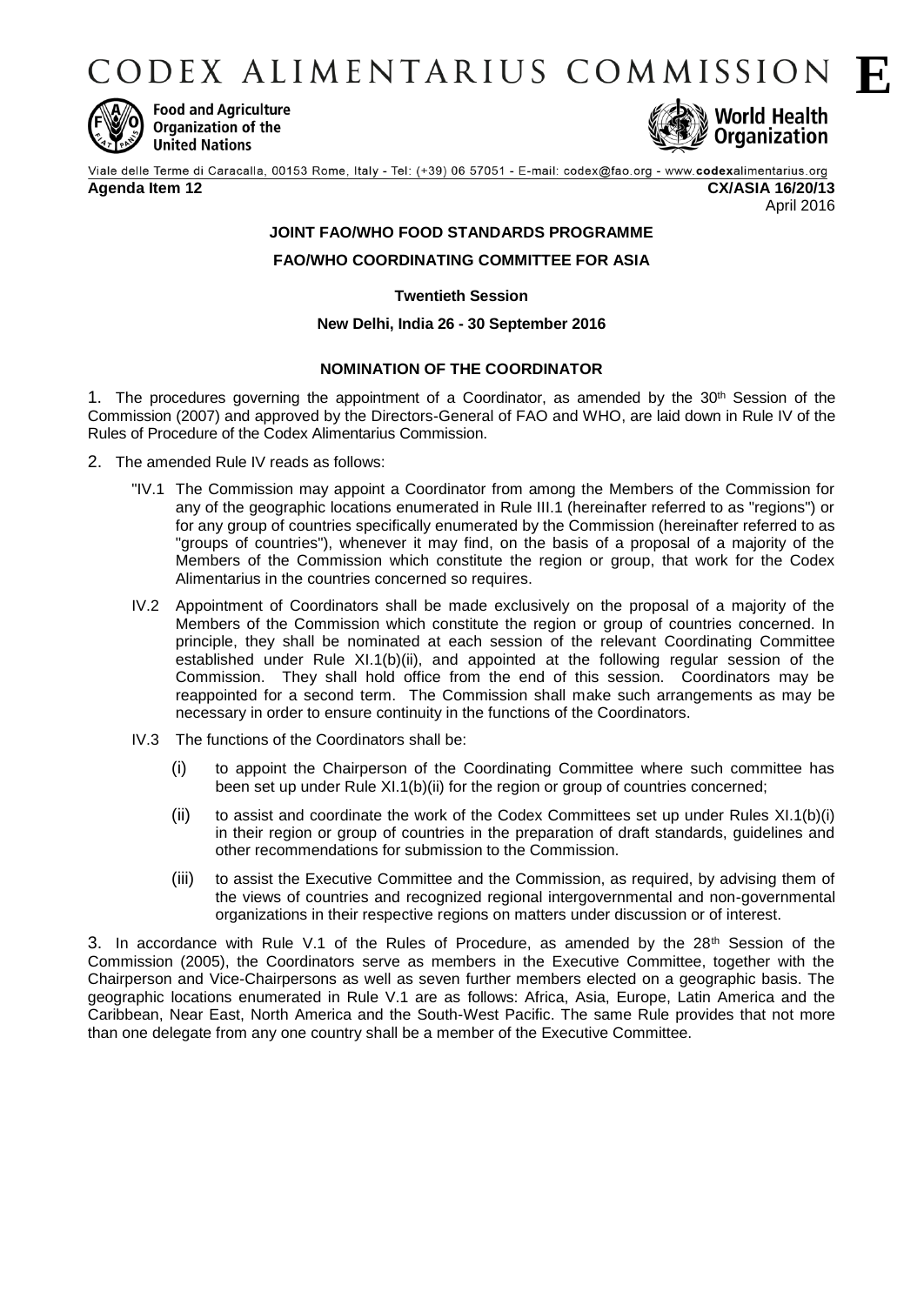4. At the time of writing, 23 countries in the Region of Asia are members of the Codex Alimentarius Commission. These countries are:

| Malaysia              |
|-----------------------|
| Maldives, Republic of |
| Mongolia              |
| Myanmar               |
| Nepal                 |
| Pakistan              |
| Philippines           |
| Singapore             |
| Sri Lanka             |
| Thailand              |
| Viet Nam              |
|                       |
|                       |

5. The Commission, at its 38th Session (6 – 11 July 2015), appointed India as Coordinator for Asia (REP15/CAC, para. 185). India, having served for one term, two years by July 2017, will be eligible for reappointment. India will have been holding office from the end of CAC38 until the end of the first regular session of the Commission (scheduled for CAC40 (CAC2017)), which follows the next session of the relevant Coordinating Committee. A full list of Coordinators for Asia since the establishment of the CCASIA is given in the table below.

6. The Committee is invited to nominate a Coordinator for Asia (one of the Member countries on the list above) for appointment by the  $40<sup>th</sup>$  Session of the Commission (TBA,  $1 - 5$  July 2017).

| Coordinator          | <b>Country</b> | Year of<br>appointment | <b>CAC</b><br><b>Session</b> | <b>Duration appointment</b>                          |
|----------------------|----------------|------------------------|------------------------------|------------------------------------------------------|
| Dr K.O. Leong        | Malaysia       | 1976                   | 11 <sup>th</sup> CAC         | from end of 11 <sup>th</sup> to 12 <sup>th</sup> CAC |
| Dr Arsenio M. Regala | Philippines    | 1978                   | 12th CAC                     | from end of 12 <sup>th</sup> to 13 <sup>th</sup> CAC |
| Dr D. Chadha         | India          | 1979                   | 13th CAC                     | from end of 13th to 14th CAC                         |
| Prof A. Bhumiratana  | Thailand       | 1981                   | 14th CAC                     | from end of 14 <sup>th</sup> to 15 <sup>th</sup> CAC |
| Prof A. Bhumiratana  | Thailand       | 1983                   | 15th CAC                     | from end of 15 <sup>th</sup> to 16 <sup>th</sup> CAC |
| Dr Roestamsjah       | Indonesia      | 1985                   | 16th CAC                     | from end of 16 <sup>th</sup> to 17 <sup>th</sup> CAC |
| Prof F.G. Winarno    | Indonesia      | 1987                   | 17th CAC                     | from end of 17th to 18th CAC                         |
| Dr Pakdee Pothisiri  | Thailand       | 1989                   | 18th CAC                     | from end of 18 <sup>th</sup> to 19 <sup>th</sup> CAC |
| Dr Azizan Ghazali    | Malaysia       | 1991                   | 19th CAC                     | from end of 19 <sup>th</sup> to 20 <sup>th</sup> CAC |
| Dr Dai Yin           | China          | 1993                   | 20th CAC                     | from end of 20 <sup>th</sup> to 21 <sup>st</sup> CAC |
| Dr Yuzo Hayashi      | Japan          | 1995                   | 21 <sup>st</sup> CAC         | from end of 21 <sup>st</sup> to 22 <sup>nd</sup> CAC |
| Ms Kanya Sinsakul    | Thailand       | 1997                   | 22 <sup>nd</sup> CAC         | from end of 22 <sup>nd</sup> to 23 <sup>rd</sup> CAC |
| Ms Kanya Sinsakul    | Thailand       | 1999                   | 23rd CAC                     | from end of 23rd to 24th CAC                         |
| Malaysia             |                | 2001                   | 24th CAC                     | from end of 24th to 26th CAC                         |
| Republic of Korea    |                | 2003                   | 26th CAC                     | from end of 26 <sup>th</sup> to 28 <sup>th</sup> CAC |
| Republic of Korea    |                | 2005                   | 28th CAC                     | from end of 28 <sup>th</sup> to 30 <sup>th</sup> CAC |
| Indonesia            |                | 2007                   | 30th CAC                     | from end of 30th to 32nd CAC                         |
| Indonesia            |                | 2009                   | 32 <sup>nd</sup> CAC         | from end of 32 <sup>nd</sup> to 34 <sup>th</sup> CAC |
| Japan                |                | 2011                   | 34th CAC                     | from end of 34 <sup>th</sup> to 36 <sup>th</sup> CAC |

### **Coordinators for Asia**